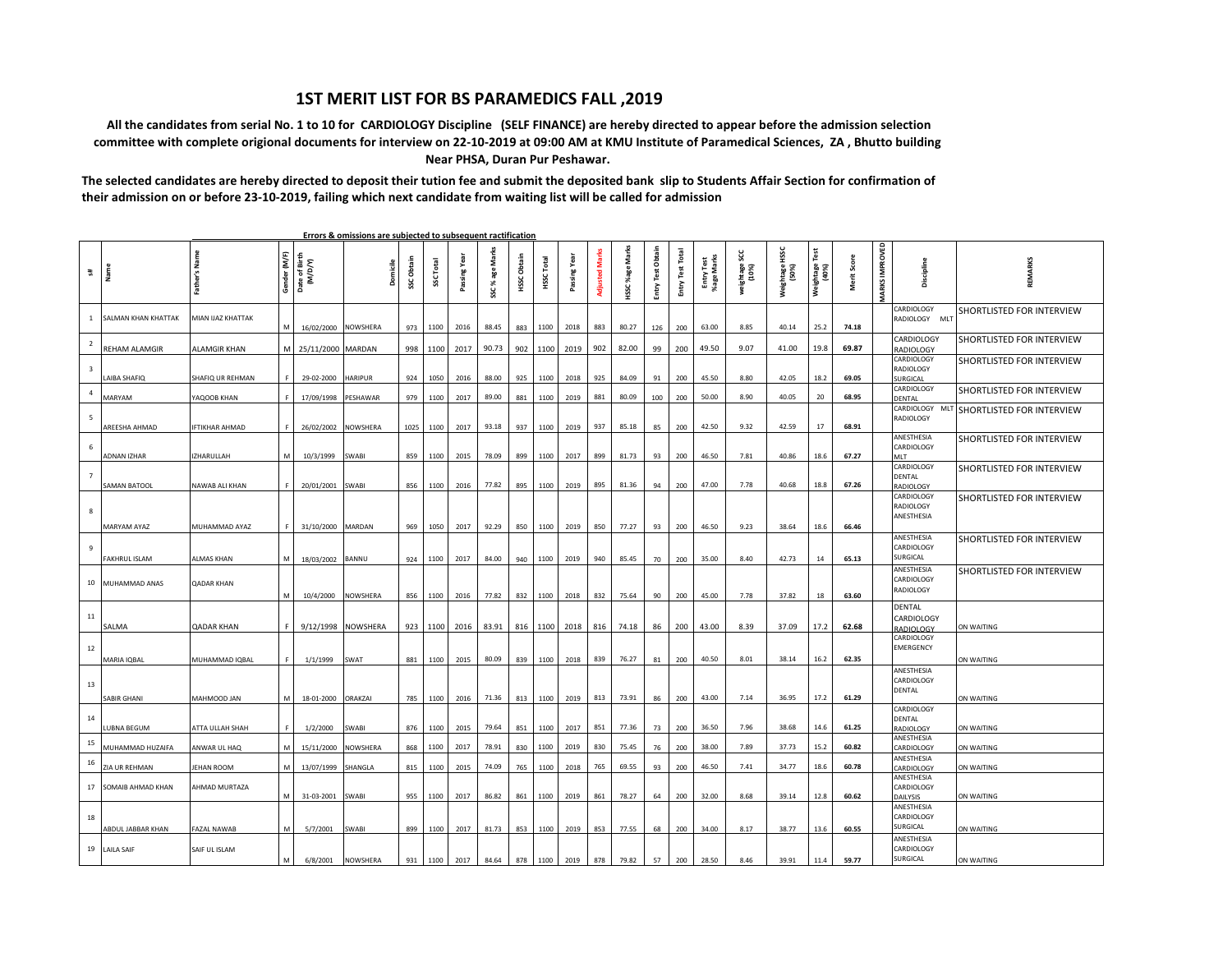| $20\,$ | <b>AARIA IQBAL</b>                | MUHAMMAD IQBAL         |   | 1/1/1999            | SWAT                 | 881 | 1100 | 2015 | 80.09  | 839 | 1100 | 2018 | 839 | 76.27 | 68 | 200 | 34.00 | 8.01  | 38.14 | 13.6   | 59.75 |    | ANESTHESIA<br><b>CU</b>       | ON WAITING        |
|--------|-----------------------------------|------------------------|---|---------------------|----------------------|-----|------|------|--------|-----|------|------|-----|-------|----|-----|-------|-------|-------|--------|-------|----|-------------------------------|-------------------|
| 21     |                                   |                        |   |                     |                      |     |      |      |        |     |      |      |     |       |    |     |       |       |       |        |       |    | ANESTHESIA                    |                   |
|        | MARYAM SHEHZADI                   | SALAM                  |   | 11/8/1999 KOHAT     |                      | 819 | 1100 | 2016 | 74.45  | 807 | 1100 | 2018 | 807 | 73.36 | 75 | 200 | 37.50 | 7.45  | 36.68 | 15     | 59.13 |    | CARDIOLOGY<br>CARDIOLOGY      | ON WAITING        |
| 22     | <b>HABIBA GUL</b>                 | <b>IQBAL HUSSAIN</b>   |   | 5/10/1997           | MALAKAND             | 967 | 1100 | 2016 | 87.91  | 801 | 1100 | 2018 | 801 | 72.82 | 69 | 200 | 34.50 | 8.79  | 36.41 | 13.8   | 59.00 |    | <b>MLT</b><br>DIALYSIS        | ON WAITING        |
|        |                                   |                        |   |                     |                      |     |      |      |        |     |      |      |     |       |    |     |       |       |       |        |       |    | CARDIOLOGY                    |                   |
| 23     | <b>JAMAD AHMAD</b>                | WAZIR MUHAMMAD         |   | 24/01/2000 PESHAWAR |                      | 892 | 1100 | 2017 | 81.09  | 848 | 1100 | 2019 | 848 | 77.09 | 61 | 200 | 30.50 | 8.11  | 38.55 | 12.2   | 58.85 |    |                               | ON WAITING        |
| 24     | MUHAMMAD ALI                      | MUHAMMAD YOUNAS        |   |                     |                      |     |      |      |        |     |      |      |     |       |    |     |       |       |       |        |       |    | ANESTHESIA<br>CARDIOLOGY      |                   |
|        |                                   |                        |   | 15-02-2000          | PESHAWAR             | 665 | 1100 | 2016 | 60.45  | 901 | 1100 | 2019 | 891 | 81.00 | 61 | 200 | 30.50 | 6.05  | 40.50 | 12.2   | 58.75 | MI | DENTAL                        | <b>ON WAITING</b> |
| 25     |                                   |                        |   |                     |                      |     |      |      |        |     |      |      |     |       |    |     |       |       |       |        |       |    | ANESTHESIA<br>CARDIOLOGY      |                   |
|        | <b>JUHAMMAD OWAIS</b>             | MUMTAZ UR REHMAN       |   | 11/11/2001 PESHAWAR |                      | 901 | 1100 | 2017 | 81.91  | 832 | 1100 | 2019 | 832 | 75.64 | 63 | 200 | 31.50 | 8.19  | 37.82 | 12.6   | 58.61 |    | <b>AIT</b><br>CARDIOLOGY      | ON WAITING        |
| 26     | MUHAMMAD ASHRAF BUTT KHYZRAZ BUTT | MUHAMMAD               |   | 20-01-2000 PESHAWAR |                      | 924 | 1100 | 2017 | 84.00  | 762 | 1100 | 2019 | 762 | 69.27 | 76 | 200 | 38.00 | 8.40  | 34.64 | 15.2   | 58.24 |    | VII T<br><b>AADIOLOGY</b>     | ON WAITING        |
|        |                                   |                        |   |                     |                      |     |      |      |        |     |      |      |     |       |    |     |       |       |       |        |       |    | CARDIOLOGY                    |                   |
| 27     | NISAR AHMAD                       | MUHAMMAD HASHIM        |   | 4/4/1999            | PESHAWAR             | 916 | 1100 | 2016 | 83.27  | 758 | 1100 | 2019 | 758 | 68.91 | 75 | 200 | 37.50 | 8.33  | 34.45 | 15     | 57.78 |    | SURGICAL DIALYSIS             | ON WAITING        |
|        |                                   |                        |   |                     |                      |     |      |      |        |     |      |      |     |       |    |     |       |       |       |        |       |    | <b>CARDIOLOGY</b>             |                   |
| 28     | MAD UD DIN                        | IFTIKHAR UD DIN        |   | 24/04/2000 PESHAWAR |                      | 977 | 1100 | 2017 | 88.82  | 807 | 1100 | 2019 | 807 | 73.36 | 61 | 200 | 30.50 | 8.88  | 36.68 | 12.2   | 57.76 |    |                               | ON WAITING        |
|        |                                   |                        |   |                     |                      |     |      |      |        |     |      |      |     |       |    |     |       |       |       |        |       |    | ANESTHESIA                    |                   |
| 29     |                                   |                        |   |                     |                      |     |      |      |        |     |      |      |     |       |    |     |       |       |       |        |       |    | CARDIOLOGY<br>RADIOLOGY       |                   |
|        | <b>BDULLAH JAN</b>                | INAYAT ULLAH KHAN      |   |                     | 23-03-2001 CHARSADDA | 942 | 900  | 2017 | 104.67 | 793 | 1100 | 2019 | 793 | 72.09 | 52 | 200 | 26.00 | 10.47 | 36.05 | 10.4   | 56.91 |    | CARDIOLOGY                    | ON WAITING        |
| 30     |                                   |                        |   |                     |                      |     |      |      |        |     |      |      |     |       |    |     |       |       |       |        |       |    | DENTAL                        |                   |
|        | MUHAMMAD EHTISHAM                 | MUHAMMAD FAROOQ        |   | 28/02/2000 PESHAWAR |                      | 849 | 1100 | 2015 | 77.18  | 803 | 1100 | 2017 | 803 | 73.00 | 62 | 200 | 31.00 | 7.72  | 36.50 | 12.4   | 56.62 |    | RADIOLOGY<br>ANESTHESIA       | ON WAITING        |
| 31     | AMIR JAN                          | AJMAL KHAN             |   | 2/9/2001            | <b>NOWSHERA</b>      | 845 | 1100 | 2017 | 76.82  | 794 | 1100 | 2019 | 794 | 72.18 | 61 | 200 | 30.50 | 7.68  | 36.09 | 12.2   | 55.97 |    | CARDIOLOGY<br><b>SURGICAL</b> | ON WAITING        |
| 32     |                                   |                        |   |                     |                      |     |      |      |        |     |      |      |     |       |    |     |       |       |       |        |       |    | CARDIOLOGY<br>DENTAL SURGICAL |                   |
|        | MIR AHMAD SAUD KHAN               | MUHAMMAD MASOOD        |   | 1/5/2002            | CHARSADDA            | 900 | 1100 | 2017 | 81.82  | 781 | 1100 | 2019 | 781 | 71.00 | 60 | 200 | 30.00 | 8.18  | 35.50 | $12\,$ | 55.68 |    |                               | ON WAITING        |
| 33     |                                   |                        |   |                     |                      |     |      |      |        |     |      |      |     |       |    |     |       |       |       |        |       |    | ANESTHESIA<br>CARDIOLOGY      |                   |
|        | ZIZ AHMAD                         | SAEED ANWAR            |   | 2/2/2000            | SWAT                 | 950 | 1050 | 2016 | 90.48  | 771 | 1100 | 2018 | 771 | 70.09 | 57 | 200 | 28.50 | 9.05  | 35.05 | 11.4   | 55.49 |    | <b>MIT</b><br>ANESTHESIA      | ON WAITING        |
| 34     | BBAS AHMAD                        | RIAZ UDDIN             | M | 3/6/2002            | )IR (LOWER)          | 825 | 1100 | 2017 | 75.00  | 769 | 1100 | 2019 | 769 | 69.91 | 65 | 200 | 32.50 | 7.50  | 34.95 | $13\,$ | 55.45 |    | CARDIOLOGY<br>SURGICAL        | ON WAITING        |
|        |                                   |                        |   |                     |                      |     |      |      |        |     |      |      |     |       |    |     |       |       |       |        |       |    | CARDIOLOGY<br><b>DENTAL</b>   |                   |
| 35     | <b>DINDAR KHAN</b>                | <b>GUL HAWAS KHAN</b>  |   |                     |                      |     |      |      |        |     |      |      |     |       |    |     |       |       |       |        |       |    | EMERGENCY                     |                   |
| 36     |                                   |                        |   | 6/2/2000            | NWTD                 | 735 | 1100 | 2017 | 66.82  | 813 | 1100 | 2019 | 813 | 73.91 | 58 | 200 | 29.00 | 6.68  | 36.95 | 11.6   | 55.24 |    | CARDIOLOGY                    | ON WAITING        |
|        | MANSOOR ALI KHAN                  | YAQOOB KHAN            |   | 15/06/2001 PESHAWAR |                      | 868 | 1100 | 2017 | 78.91  | 785 | 1100 | 2019 | 785 | 71.36 | 55 | 200 | 27.50 | 7.89  | 35.68 | 11     | 54.57 |    | ANESTHESIA                    | ON WAITING        |
| 37     | AIZAN ULLAH KHAN                  | AMAN ULLAH             |   | 15/08/2000 PESHAWAR |                      | 932 | 1100 | 2016 | 84.73  | 784 | 1100 | 2018 | 784 | 71.27 | 52 | 200 | 26.00 | 8.47  | 35.64 | 10.4   | 54.51 |    | CARDIOLOGY<br>RADIOLOGY       | ON WAITING        |
|        |                                   |                        |   |                     |                      |     |      |      |        |     |      |      |     |       |    |     |       |       |       |        |       |    | ANESTHESIA                    |                   |
| 38     | ABIB ULLAH                        | MUMTAZ ALAN            |   | 25-09-2001 PESHAWAR |                      | 965 | 1100 | 2017 | 87.73  | 808 | 1100 | 2019 | 808 | 73.45 | 45 | 200 | 22.50 | 8.77  | 36.73 |        | 54.50 |    | CARDIOLOGY<br>ADIOLOGY        | ON WAITING        |
| 39     |                                   |                        |   |                     |                      |     |      |      |        |     |      |      |     |       |    |     |       |       |       |        |       |    | ANESTHESIA<br>RADIOLOGY       |                   |
|        | MUHAMMAD HILAL                    | DOST MUHAMMAD          |   | 9/10/1998           | PESHAWAR             | 643 | 1100 | 2016 | 58.45  | 701 | 1100 | 2018 | 701 | 63.73 | 78 | 200 | 39.00 | 5.85  | 31.86 | 15.6   | 53.31 |    | CARDIOLOGY<br>ANESTHESIA      | ON WAITING        |
| 40     | MUHAMMAD ZIA ULLAH                | MUHAMMAD SHAPUR KHAN M |   | 30/05/2001 BANNU    |                      | 864 | 1100 | 2017 | 78.55  | 753 | 1100 | 2019 | 753 | 68.45 | 56 | 200 | 28.00 | 7.85  | 34.23 | 11.2   | 53.28 |    | CARDIOLOGY<br><b>SURGICAL</b> | ON WAITING        |
|        |                                   |                        |   |                     |                      |     |      |      |        |     |      |      |     |       |    |     |       |       |       |        |       |    | CARDIOLOGY                    |                   |
| 41     |                                   |                        |   |                     |                      |     |      |      |        |     |      |      |     |       |    |     |       |       |       |        |       |    | RENAL DIALYSIS<br>RESPIRATORY |                   |
|        | <b>QUAID KHAN</b>                 | MUSLIM KHAN            |   | 21-04-2001 PESHAWAR |                      | 849 | 1100 | 2017 | 77.18  | 673 | 1100 | 2019 | 673 | 61.18 | 73 | 200 | 36.50 | 7.72  | 30.59 | 14.6   | 52.91 |    | <b>THERPY</b><br>CARDIOLOGY   | ON WAITING        |
| 42     | MEHMOOD UL HAQ                    | FAZAL E HAQ            |   | 1/3/2001            | PESHAWAR             | 921 | 1100 | 2017 | 83.73  | 709 | 1100 | 2019 | 709 | 64.45 | 58 | 200 | 29.00 | 8.37  | 32.23 | 11.6   | 52.20 |    | <b>MLT</b><br>SURGICAL        | ON WAITING        |
|        |                                   |                        |   |                     |                      |     |      |      |        |     |      |      |     |       |    |     |       |       |       |        |       |    | CARDIOLOGY                    |                   |
| 43     | <b>AROON RASHID</b>               | RAHMAN ALI             |   | 2/1/2002            | SWAT                 | 833 | 1100 | 2017 | 75.73  | 738 | 1100 | 2019 | 738 | 67.09 | 54 | 200 | 27.00 | 7.57  | 33.55 | 10.8   | 51.92 |    | DENTAL<br>URGICAL             | ON WAITING        |
| 44     |                                   |                        |   |                     |                      |     |      |      |        |     |      |      |     |       |    |     |       |       |       |        |       |    | CARDIOLOGY<br>DENTAL          |                   |
|        | <b>FAHIMA SAFI</b>                | <b>REHAN SAFI</b>      |   | 5/5/2000            | PESHAWAR             | 842 | 1100 | 2017 | 76.55  | 781 | 1100 | 2019 | 781 | 71.00 | 43 | 200 | 21.50 | 7.65  | 35.50 | 8.6    | 51.75 |    | RADIOLOGY                     | ON WAITING        |